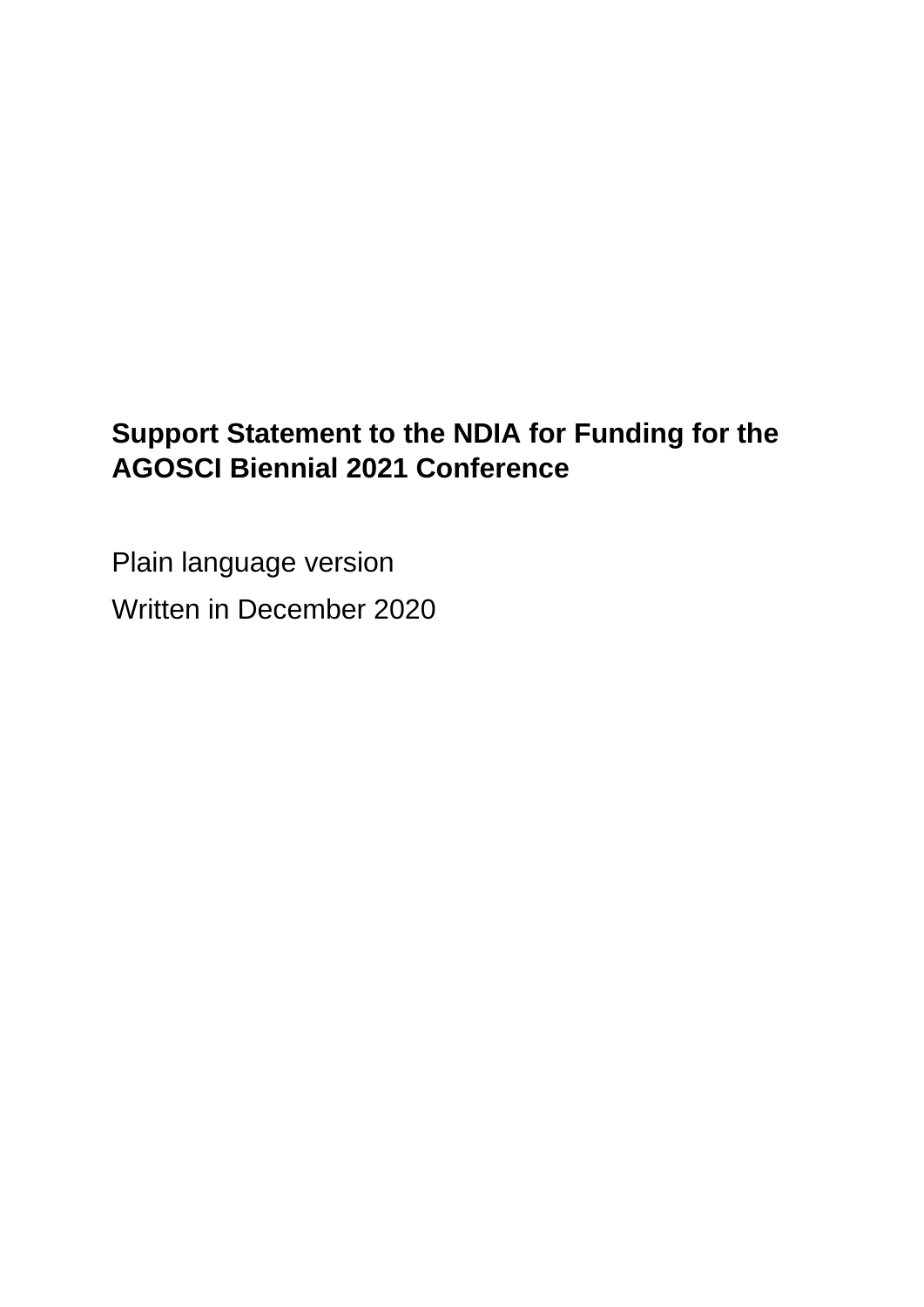# **About AGOSCI**

AGOSCI is Australia's Augmentative and Alternative Communication (AAC) community.

We're a not-for-profit organisation, run by volunteers.

#### **What do we do?**

We raise awareness in the community about communication supports needs.

We teach the community about AAC and help people who use AAC to have a voice and participate in the community. We help people to connect.

We help people with communication support needs who may use AAC to communicate.

We run events and activities in each state. We deliver conferences and run a National Tour every 2 years.

We run a website and social media pages (Facebook) for our members. We publish the AGOSCI In Focus magazine every 6 months.

We're passionate about AAC – it's everything we do.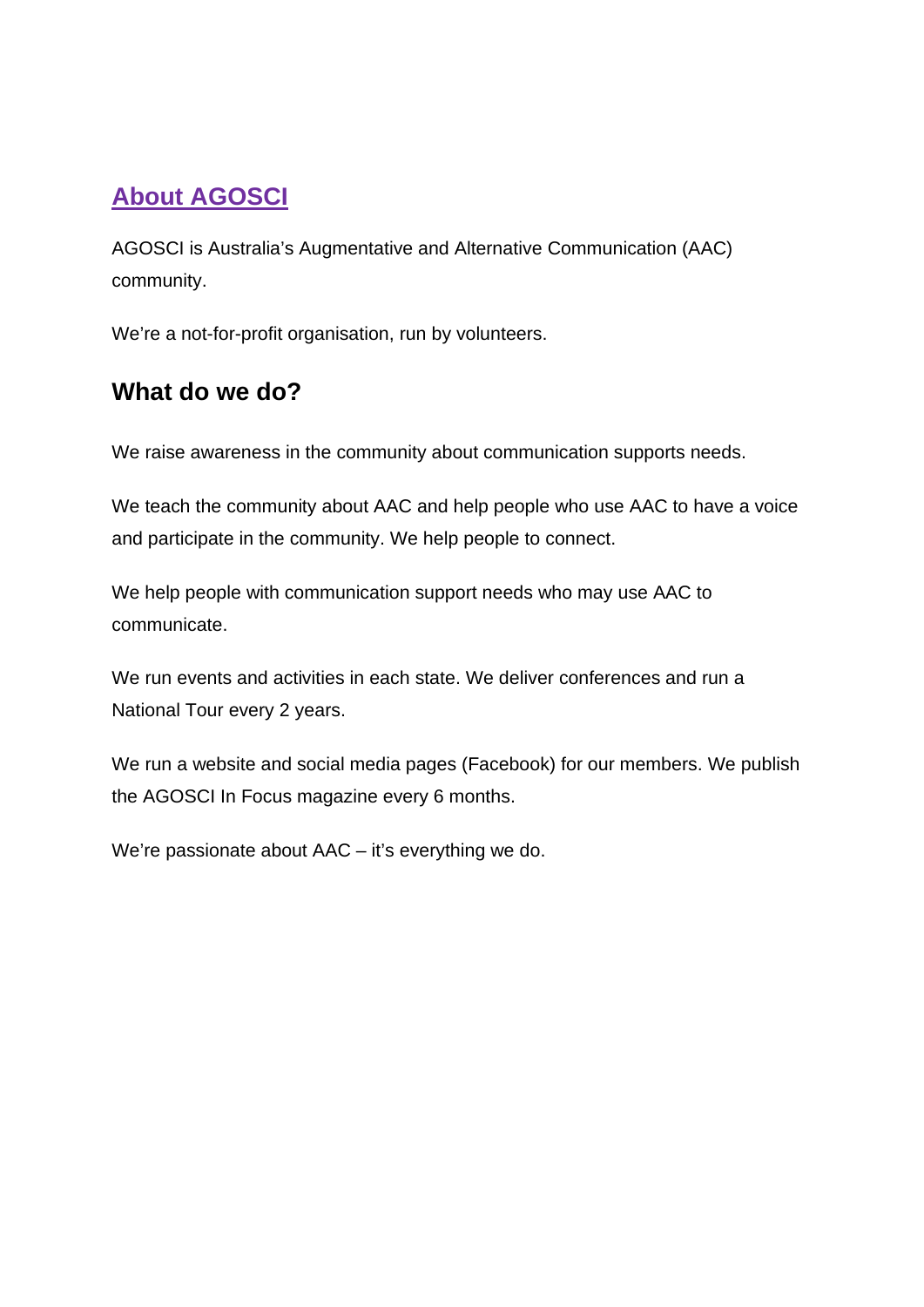### **What is AAC?**

There are many forms of AAC. Some examples include:

- gesture
- touch
- signs
- pictures
- writing
- communication devices.

People who use alternative and augmentative methods of communication may also use speech.

• AGOSCI raises awareness and teaches people in the community about communication supports needs.

#### **More information**

Find out more at:<https://www.agosci.org.au/>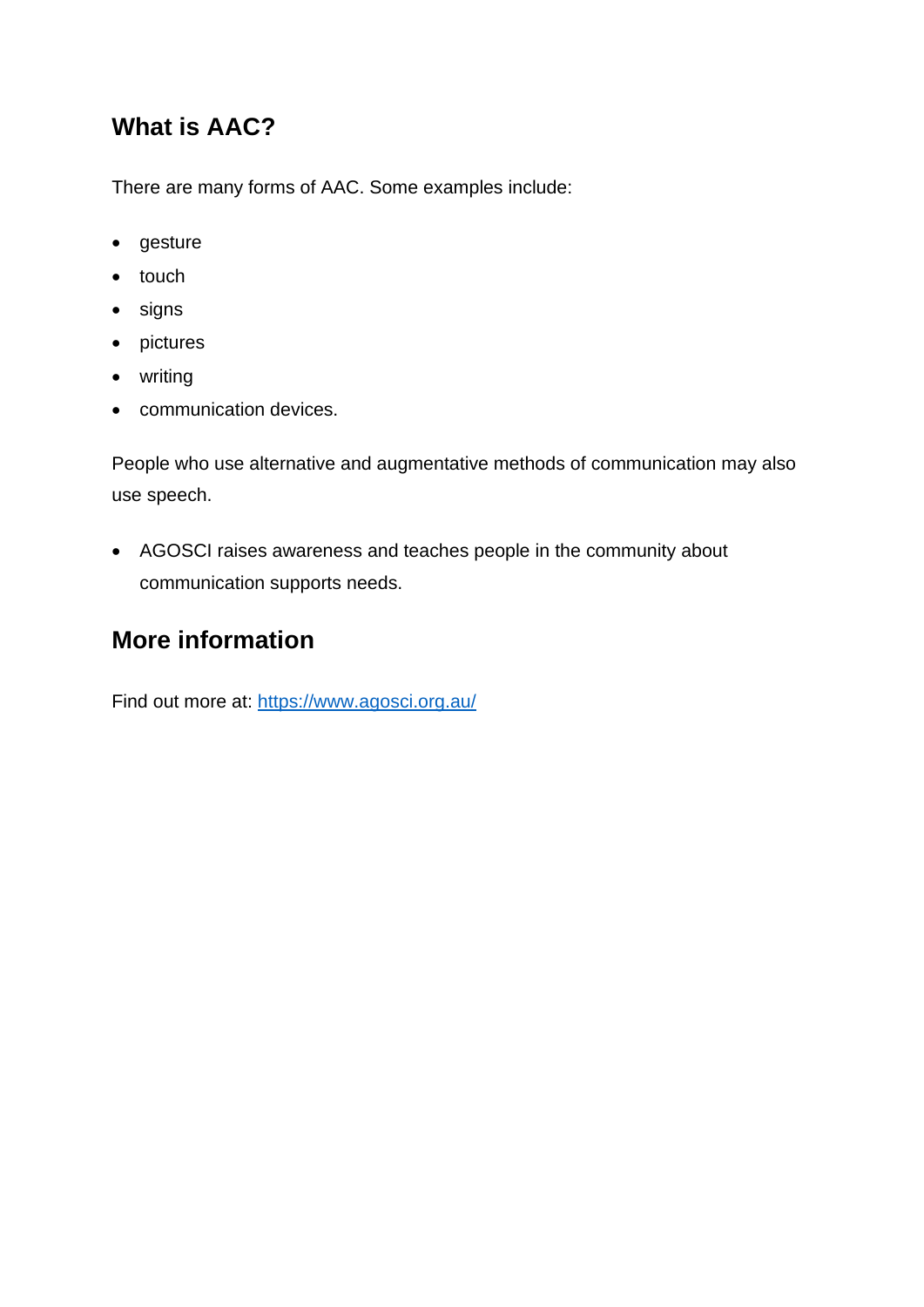# **About The Biennial Conference**

The AGOSCI Biennial Conference is a 4 -day conference.

There will be workshops and presentations.

People with communication support needs will be sharing their stories.

You can learn the latest information about AAC and communication support needs.

You can meet others who are also interested in communication support needs.

These people might be presenters, researchers, specialists, the AGOSCI committee and people with communication support needs and their families.

When: 1 September to 4 September 2021.

Where: Hobart, Tasmania.

### **Conference Goals**

The conference goals:

- Include people who are learning to use AAC.
- Include times during the program for AAC communicators to connect with their siblings.
- Include family and teaching information.
- Make it easy for all people to get to the conference.
- Make it easy for everyone to join activities at the conference.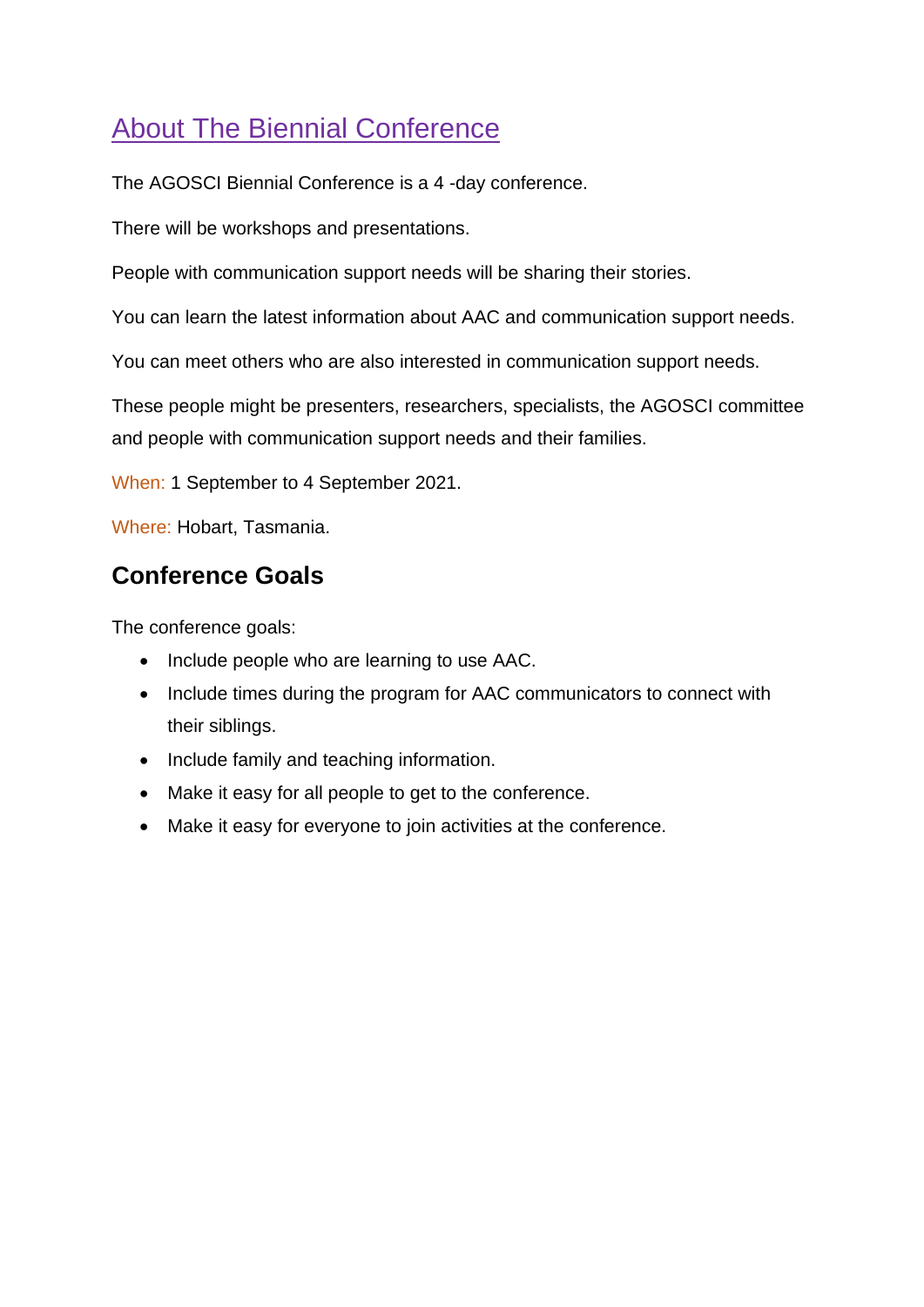We have run Biennial Conferences before. The 2019 conference was in Perth. The 2017 conference was in Melbourne. The 2021 conference will be our 15<sup>th</sup> conference.



Photo from the 2019 Biennial Conference in Perth, WA

[https://www.facebook.com/events/perth-convention-and-exhibition-centre/agosci](https://www.facebook.com/events/perth-convention-and-exhibition-centre/agosci-conference-2019-building-connections-changing-praactice/419328038645971/)[conference-2019-building-connections-changing-praactice/419328038645971/](https://www.facebook.com/events/perth-convention-and-exhibition-centre/agosci-conference-2019-building-connections-changing-praactice/419328038645971/)

## **Why is the Biennial Conference important?**

It is important for people with communication support needs across Australia:

- To have chances to meet and socialise with others. Everyone has communication needs!
- To have a say and be a part of wider discussions about communication support needs.

People who attend the conference can become a part of a community that works for inclusion and a voice for all.